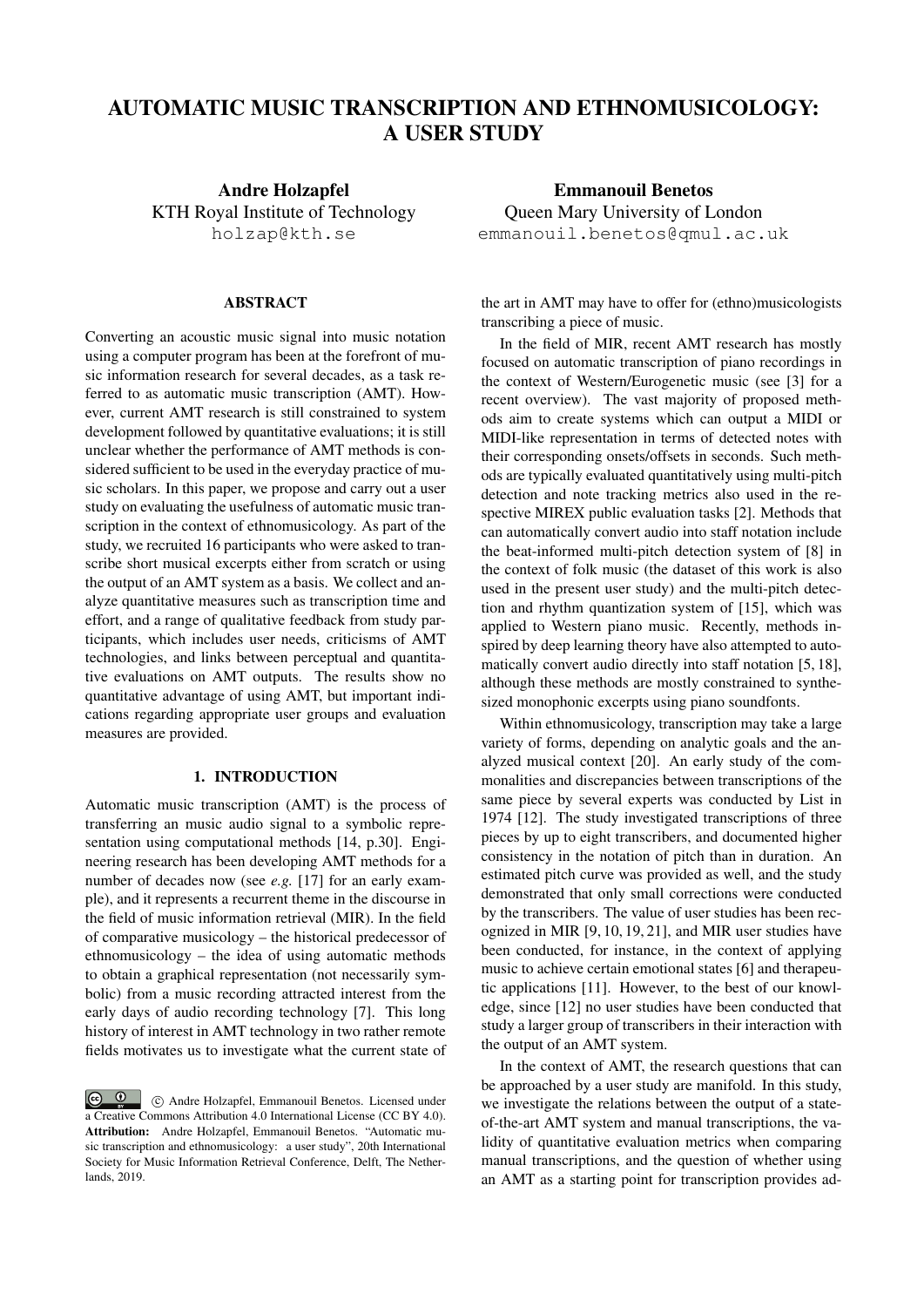vantages of any kind. To this end we conducted a study with 16 experienced transcribers, and asked them to transcribe eight excerpts of a particular musical style with a specific analytic goal. Transcriptions were either to be performed completely manually, or using an AMT output as a starting point. Our results document a range of insights into the qualities and problems of AMT and evaluation metrics. Even after decades of development of AMT systems, our study cannot reveal a clear advantage of using AMT to inform manual transcription, but our results indicate promising avenues for future development.

The outline of this paper is as follows. Section 2 presents the method, and Section 3 the results of the study. Sections 4 and 5 provide discussion and conclusions, respectively.

# 2. PROPOSED STUDY

# 2.1 Subjects

Participants for the proposed study were recruited from the Institute of Musicology in Vienna, Austria, from SOAS University of London, UK, and from City, University of London, UK. In total, 16 subjects participated in our study, nine male and seven female. The criteria for the participation in the study were being an advanced student or recent graduate in a musicology or ethnomusicology program, having attended training on music transcription / musical dictation and being recommended by a member of faculty as being good transcribers. Apart from these students, two musicology lecturers also participated as subjects.

The participants had 16 years of music training on average, with a standard deviation of 9 years. In terms of their interests, 6 participants closely identified with Western classical music, and 10 participants identified with world/folk/traditional music. In terms of their professional practice, 9 participants engaged with Western classical music, and 8 with world/folk/traditional music. In terms of software for music notation and transcription, 7 participants were familiar with MuseScore, 6 with Transcribe!, 5 with Sibelius, and 2 with Sonic Visualiser.

## 2.2 Material

For this study, we use audio recordings and corresponding transcriptions collected as part of the Crinnos project [1], which were also used as part of the *Sousta Corpus* for AMT research in [8]. All recordings used in this study were recorded in 2004 in Crete, Greece, and all regard a specific dance called *sousta*. Recordings selected for this study were transcribed by ethnomusicologists in Western staff notation as part of the Crinnos project.

These recordings were chosen for the present study for several reasons. They provide a dataset that is highly consistent in terms of musical style, thus appropriate for an AMT user study consisting of multiple excerpts. The sousta dance is usually notated in 2/4 meter and has a relatively stable tempo, again providing consistency for human transcribers. The instrumental timbres are likewise

highly consistent, with one Cretan lyra (a pear-shaped fiddle) playing the main melody, and usually two Cretan lutes playing the accompaniment.

Eight audio excerpts from the *Sousta Corpus* were selected for the present study. The length of each excerpt was set to 4 bars, which results in a duration of 7-8 seconds per excerpt. The number of excerpts and their duration were determined through pilot studies, with the goal to constrain the duration of the proposed study for each participant to 2 hours. The position of the 4 bars within each piece was chosen as such to provide study participants with a complete musical phrase, in order to aid transcription. The corpus of [1] also contains corresponding reference transcriptions in musicXML format, which were used for quantitative evaluations.  $<sup>1</sup>$ </sup>

We did not assume that participants are familiar with the music culture used in this study. Therefore, one complete recording from the corpus of [8] was also selected in order to familiarize participants with the music culture prior to the start of the study.

## 2.3 AMT methods

For the purposes of this study, an AMT method is needed that can convert an audio recording into machine-readable Western staff notation, suitable for audio recordings from the particular music culture employed for this study. In terms of academic research, the pool of candidate AMT methods for audio-to-staff music transcription is limited to the beat-informed matrix factorization-based system used for the same corpus in [8], the two-stage piano-specific polyphonic transcription system from [15], plus preliminary works for end-to-end piano-only transcription using synthesized audio [5, 18]. In terms of commercial AMT software, a partial list is included in [3], out of which only a small subset (ScoreCloud, Sibelius' AudioScore plugin) produces transcriptions in staff notation.

We selected the beat-informed matrix factorizationbased AMT method [8] from the above list of candidate AMT methods, because of its suitability for the present corpus. In terms of commercial tools, we selected Score-Cloud<sup>2</sup>, given its competitive performance in monophonic transcription of violin recordings, an instrument with timbre characteristics similar to the Cretan lyra. Based on quantitative AMT evaluations of both systems (shown in Section 3.1), it was decided to use the ScoreCloud AMT system for the present user study.

Since the objective of this study is for participants to transcribe the main melody and not to focus on accompaniment and ornamentations, the automatic transcriptions produced by the systems of [8] and ScoreCloud were modified as to remove the bass staff (if it exists) along with all transcribed notes in that staff; all ornamentations (e.g. trills, grace notes) and note groupings were deleted. We also changed sharp or flat symbols in the automatic transcriptions as to have consistent accidentals for each excerpt.

<sup>1</sup> The excerpts and reference transcriptions can be obtained at https: //bit.ly/2ZKhmnY

<sup>2</sup> https://scorecloud.com/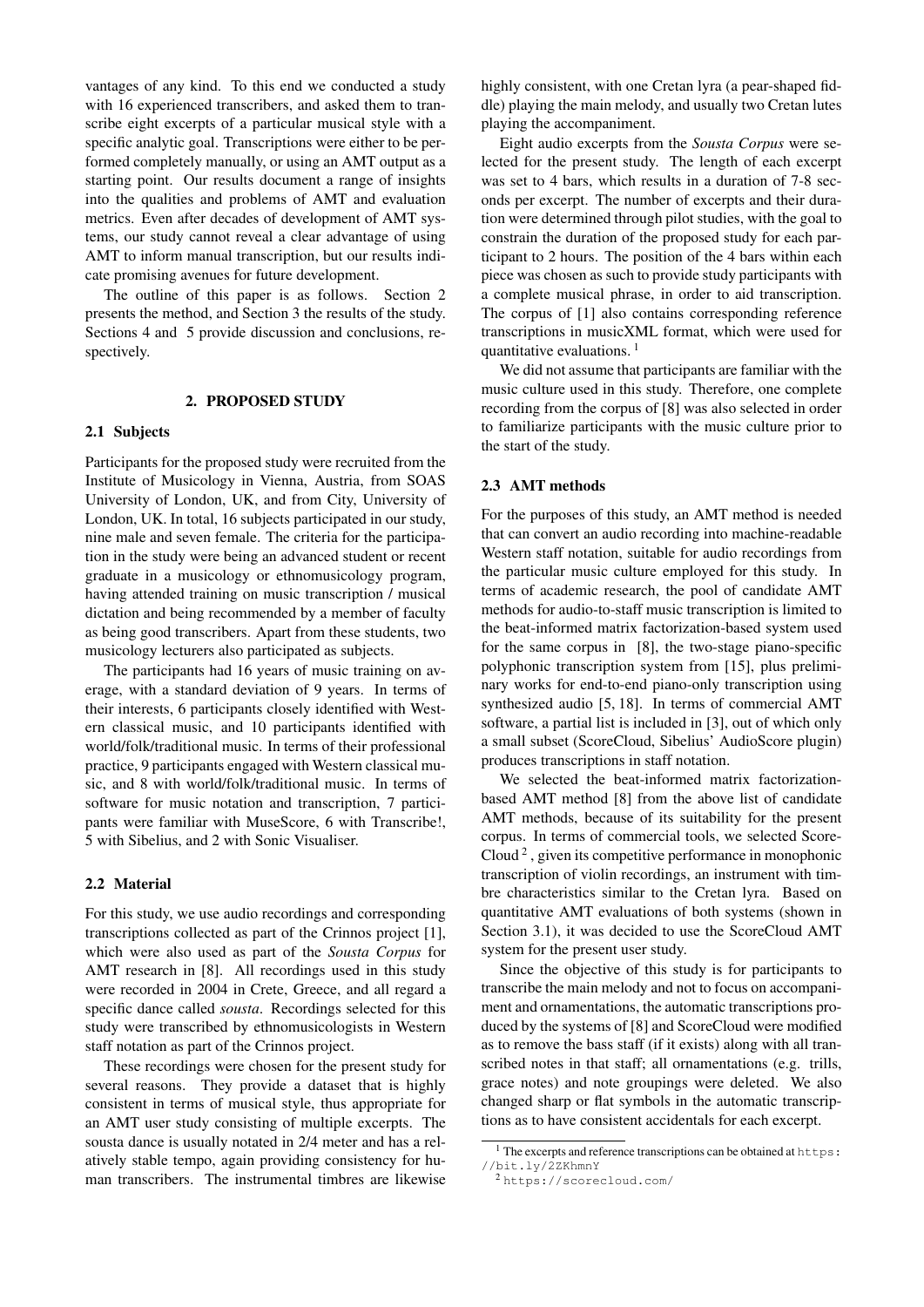#### 2.4 Procedure

Experiments took place in quiet rooms; participants were provided with a laptop (if they did not have their own), headphones, printed or digital automatic transcriptions (as desired by participant), manuscript paper, and the study questionnaire. Participants were video recorded in order to assist with the subsequent annotation process.

Participants were asked to transcribe the main melody for each excerpt and to not transcribe the accompaniment or ornamentations. The purpose of this specification was to clarify the analytic goal of the transcription. Participants were free to use the music notation software of their preference or to transcribe on manuscript paper. The study consisted of 8 excerpts per participant, with 4 excerpts to be manually transcribed, and 4 excerpts to be accompanied with AMT outputs in printed and machine-readable format, to be used as a starting point for transcriptions. The order of manual and edited transcriptions was interleaved, and participants were either asked to start transcribing their first segment manually or to edit an automatic transcription. The order of the 8 excerpts exposed to participants was randomized. Fig. 1 shows an example automatic transcription produced using ScoreCloud, compared with a reference and a study participant transcription.

Following the study, a short conversation with participants took place, in order to obtain qualitative feedback as well as information on their experience with automated tools for the task. All participant transcriptions that were produced on manuscript paper were re-transcribed by the authors in machine-readable music notation using MuseScore, in order to carry out quantitative evaluations.

#### 2.5 Evaluation Metrics

## *2.5.1 Participant Questionnaire*

Participants were asked to quantify their effort for every excerpt towards producing the transcription on a scale 1- 10 (1: no effort, 10: very high effort). In addition, for every excerpt to be edited from an automatic transcription, participants were asked to rate the quality of the AMT (on a scale 1-10, with 10 being excellent). After completing the experiment, participants were asked to specify the most crucial mistakes present in the automatic transcriptions, and to comment on the possible value of AMT as a starting point towards producing manual transcriptions.

# *2.5.2 Quantitative metrics*

In order to evaluate the performance of the automatic transcription methods, as well as to compare the participants' transcriptions with the reference transcriptions, we use the quantitative metrics for complete AMT proposed in  $[15]$ <sup>3</sup>. We chose to compare with these particular reference transcriptions, because their transcribers had extended experience with both transcription and the musical style.

These quantitative metrics are based on an automatic alignment of the estimated score to the reference score using the method of [16]. Following alignment, we are able to identify correctly detected notes, notes with pitch errors (also called *pitch substitution errors*), extra notes, and missing notes. Based on the above definitions, the following error rates are used, as per [15]: pitch error rate  $E_p$ , extra note rate  $E_e$ , missing note rate  $E_m$ , and onset time error rate  $E_{\text{on}}$ . We also define an average error metric  $E_{mean}$  as the arithmetic mean of all 4 aforementioned metrics. As additional quantitative metric, we also measured the time taken by each participant to transcribe each excerpt.

#### 3. RESULTS

## 3.1 AMT system evaluation

| Excerpt# | $E_{\rm p}$ | $E_{\rm e}$ | $E_{\rm m}$ | $E_{\rm on}$ | $E_{\it mean}$ |
|----------|-------------|-------------|-------------|--------------|----------------|
| 1        | 18.75       | 18.18       | 15.62       | 48.15        | 25.18          |
| 2        | 10.71       | 3.85        | 10.71       | 36           | 15.32          |
| 3        | 20.69       | 28.57       | 31.03       | 45           | 31.32          |
| 4        | 10          | 29.03       | 26.67       | 18.18        | 20.97          |
| 5        | 2.5         | 38          | 22.5        | 25.81        | 22.20          |
| 6        | 7.69        | 7.14        | 0           | 23.08        | 9.48           |
| 7        | 13.64       | 3.12        | 29.54       | 61.29        | 26.90          |
| 8        | 40.91       | 41.18       | 9.09        | 70           | 40.29          |
| Average  | 15.61       | 21.13       | 18.15       | 40.93        | 23.96          |

Table 1. AMT quantitative evaluation scores using Score-Cloud.

| Excerpt#      | $E_{\rm p}$ | $E_{\rm e}$ | $E_{\rm m}$ | $E_{\rm on}$ | $E_{mean}$ |
|---------------|-------------|-------------|-------------|--------------|------------|
|               | 12.5        | 66.67       | 66.67       | 75           | 55.21      |
| 2             | 21.05       | 22.22       | 26.31       | 35.71        | 26.33      |
| $\mathcal{E}$ | 0           | 100         | 100         | 0            | 50.00      |
| 4             | 3.70        | 77.78       | 77.78       | 50           | 52.31      |
| 5             | 17.39       | 39.13       | 39.13       | 21.43        | 29.27      |
| 6             | 12.5        | 16.67       | 16.66       | 35           | 20.21      |
| 7             | 33.33       | 0           | 25.64       | 31.03        | 22.50      |
| 8             | 38.46       | 53.57       | 0           | 53.85        | 36.47      |
| Average       | 17.37       | 47.00       | 44.02       | 37.75        | 36.54      |

Table 2. AMT quantitative evaluation scores using the method of [8].

Tables 1 and 2 depict the error rates for all eight examples used in the experiments, using ScoreCloud and the AMT system of [8], respectively. The ScoreCloud system performs significantly better than the system of [8] (based on a paired-sample t-test,  $p < 0.05$ ) for the extra- and missing note rates, and for the mean error rate  $E_{mean}$ .

Ranking of the examples looks quite inconsistent between ScoreCloud and the method of [8]. Segment 6 has lowest error rates for both, but the highest error rates are for Segment 8 for ScoreCloud, and Segment 1 for [8]. However, when calculating the average  $E_{mean}$  of both algorithms, one could identify Segment 3 as the most challenging (2nd highest error rate for both algorithms).

<sup>&</sup>lt;sup>3</sup> Noting that typical metrics used in multi-pitch detection and note tracking [2] are not suitable for evaluating transcriptions in staff notation.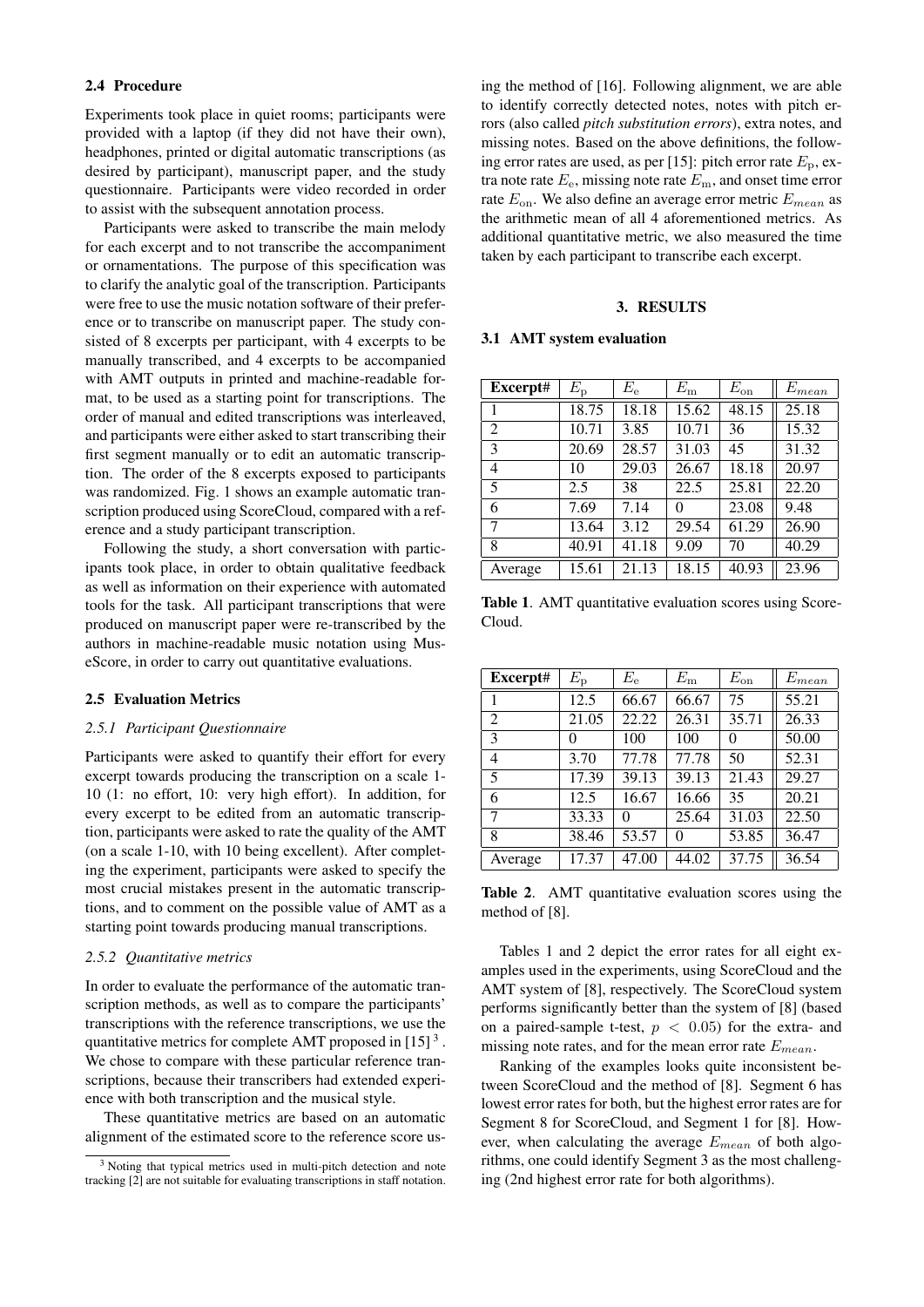

Figure 1. Transcriptions for bars 85-88 of segment 114 from the corpus of [8]. (a) Reference transcription. (b) Automatic transcription as presented to participant. (c) Manual transcription created by one of the expert participants.

#### 3.2 Participant transcription evaluation

Table 3 depicts the transcription error rates obtained for each piece, averaged over all participants. The lowest mean error rate  $E_{mean}$  is obtained for Excerpt 6, and the highest for Excerpt 3, which is consistent with the ranking obtained from the two automatic transcription algorithms.

In Table 3, error rates with statistically significant differences (based on one-sample t-tests) to the error rates obtained from the ScoreCloud AMT (Table 1) are underlined. In addition, significantly lower error rates are emphasized using bold numbers. For the overall average (last row of Table 3), the only significant differences are increases in error rates  $(E_e, E_m)$  for the participant transcriptions, which indicates that participants' transcriptions include a larger number of extra and missing notes compared to the ScoreCloud transcriptions. Regarding significant changes of error rates for the individual pieces, four out of five for  $E_p$ , three out of five for  $E_{on}$ , and one out of two for  $E_{mean}$  are decreases in error rate. This indicates that at least some participant transcriptions were more consistent with the reference regarding meter  $(E_{on})$  and pitch  $(E_p)$ , compared to the ScoreCloud automatic transcriptions.

The inconsistent tendencies observed for the various metrics depicted in Table 3 motivate to investigate further which of the metrics most accurately reflect the notion of the quality of a transcription. Based on the quality ratings that the participants provided for each AMT, a conclusion was obtained which of the five error rates depicted in Tables 1 to 3 most correlated with the rated quality of a transcription. The highest correlation with the participants' stated AMT quality ratings was obtained for  $E_{mean}$  $(r = -0.91, p = 0.0019)$ . Correlations for  $E_p$  and  $E_{on}$ were still significant ( $p < 0.05$ ), but correlations with both  $E_e$  and  $E_m$  were not. This motivates to focus on  $E_{mean}$ as the main metric for the rating of transcription quality in this paper, and to rather consider  $E_e$  and  $E_m$  as indicators for the chosen level of detail in the manual transcription.

| Excerpt# | $E_{\rm p}$ | $E_{\rm e}$<br>$E_{\rm m}$ |       | $E_{\rm on}$ | $E_{mean}$ |
|----------|-------------|----------------------------|-------|--------------|------------|
|          | 14.58       | 42.15                      | 24.42 | 40.85        | 30.50      |
| 2        | 4.76        | 20.07                      | 15.37 | 21.49        | 15.42      |
| 3        | 7.97        | 54.05                      | 48.45 | 45.83        | 39.07      |
| 4        | 18.16       | 38.50                      | 35.61 | 44.13        | 34.10      |
| 5        | 19.52       | 33.75                      | 16.52 | 37.16        | 26.74      |
| 6        | 1.75        | 18.84                      | 11.50 | 16.90        | 12.25      |
| 7        | 17.53       | 15.33                      | 30.68 | 41.20        | 26.18      |
| 8        | 20.25       | 37.81                      | 13.97 | 47.22        | 26.81      |
| Average  | 12.96       | 32.75                      | 24.47 | 36.70        | 26.72      |

Table 3. Average error rates over all participant transcriptions. Underlined values emphasize statistical significant difference to the value in Table 1 (one-sample t-test,  $p < 0.05$ ); bold values emphasize significant decrease in error rates over AMT.

#### 3.3 Differences depending on the subject

| Group          | T(s)   | Eff. |       | $E_e\,$ | $E_m$ | $E_{on}$ | $E_{mean}$ |
|----------------|--------|------|-------|---------|-------|----------|------------|
| <b>Experts</b> | 430.33 | 4.1  | 9.71  | 31.58   | 28.60 | 28.49    | 24.60      |
| Other          | 803.96 |      | 13.99 | 33.12   | 23.16 | 39.29    | 27.39      |

Table 4. Comparison of mean transcription times,  $T(s)$ , rated efforts (Eff.), and error rates between experts and other participants. Statistically significant differences between experts and others are underlined (Welch's t-test,  $p < 0.05$ ), and significant differences to average error rates in Table 1 are emphasized using bold numbers.

Based on the participant information, participants were grouped into experts and non-experts. The group of experts comprises three participants, who were either instructors of transcription courses, or had several decades' experience in transcribing folk music. Table 4 depicts the mean transcription times, rated transcription efforts, and error rates obtained from the transcriptions of these two groups. Whereas the expert group's transcription times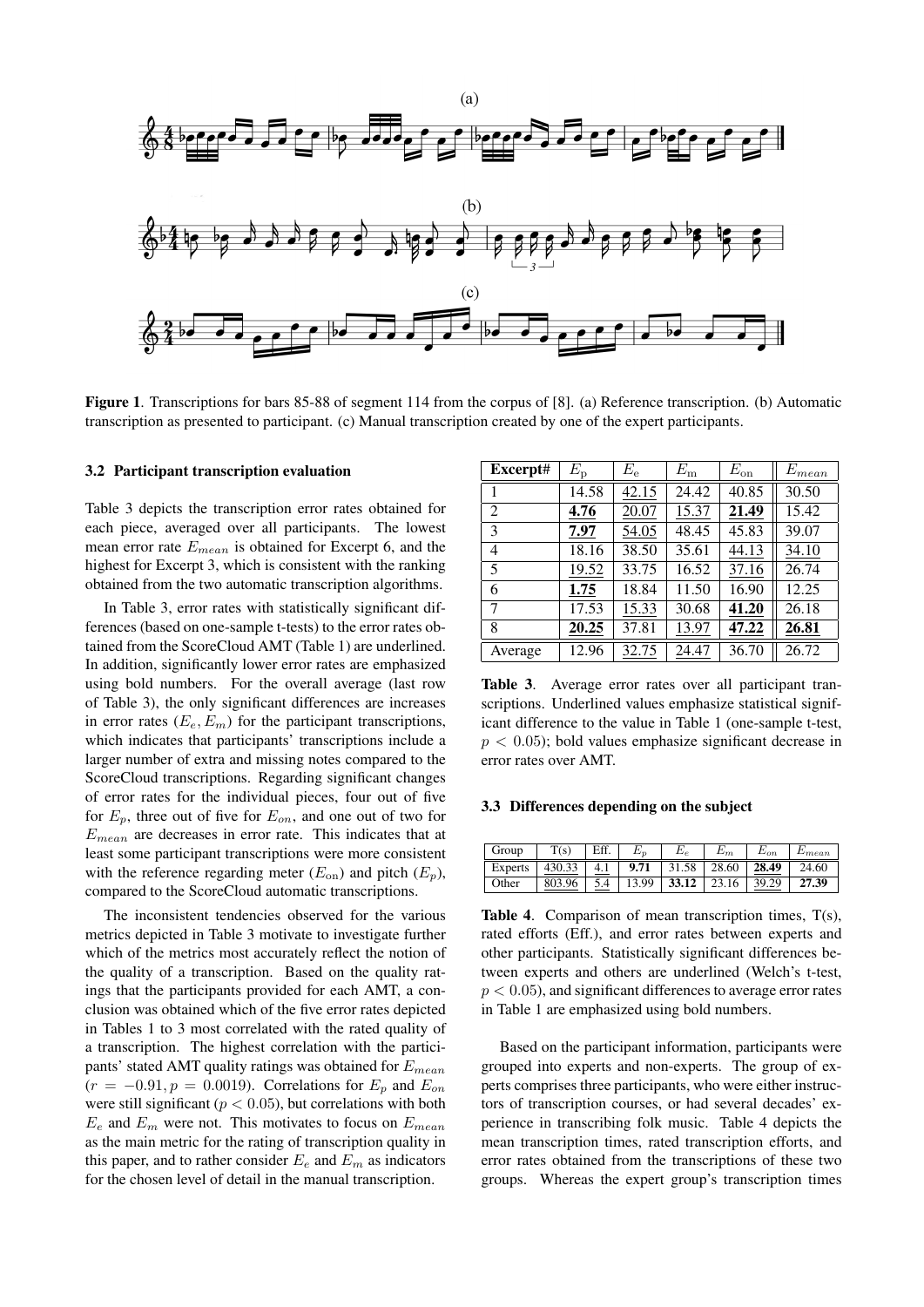and effort ratings were significantly lower, the results regarding the quantitative error rate metrics remain inconclusive. Only regarding the onset error rate  $(E_{on}$  - which assesses the metrical correctness of the transcriptions when compared with the reference), the expert group had significantly better values that the non-expert group. In comparison with the average error rates obtained using the Score-Cloud algorithm (Table 1), the other transcribers have significantly higher error rates for  $E_e$  and  $E_{mean}$ , whereas the experts have significantly lower error rates regarding  $E_p$ and  $E_{on}$ . This implies that the tendency towards decreased error rates in the latter two metrics observed in Table 3 is more emphasized among the expert group.

# 3.4 Differences between editing and manual transcription

| Case | T(s)                                  | Eff. |       |       |       | $E_{on}$ | $E_{mean}$ |
|------|---------------------------------------|------|-------|-------|-------|----------|------------|
| AMT  | 733.14   4.98   11.91   29.51   21.58 |      |       |       |       | 36.02    | 24.75      |
| Man. | 695.44                                | 5.20 | 14.02 | 35.99 | 27.35 | 37.37    | 28.68      |

Table 5. Comparison of mean transcription times, T(s), rated efforts (Eff.), and error rates between AMT editing and manual transcription. None of the differences between the cases were found statistically significant (Student's ttest, all p-values  $> 0.18$ ).

Table 5 shows the error rates over all participant transcriptions when editing automatic transcriptions as a starting point and when carrying out manual transcriptions, respectively. In order to address the question if any difference in the quality of the obtained participant transcriptions exists between the manual transcriptions and the editing of the automatic ones, the distributions of the error rates from the two cases were compared using two-sample t-tests. However, no significant differences were observed, indicating that the transcription times, efforts, and quality neither improved, nor deteriorated by using automatic transcriptions as a starting point. Significantly decreased variances were observed for two error rates  $(E_p, E_m)$  when using the AMT as a starting point (two-sample F-test,  $p < 0.05$ ). This indicates that the usage of AMT as a starting point – at least in our experiments – led to transcriptions that are more similar, which may be interpreted as a bias imposed on the transcribers by using the AMT.

Since we observed in Table 4 that experts transcribe generally faster, we investigated if some gain in using AMT in terms of transcription time and effort can be observed at least for particular participants. To this end, we computed the relative changes in transcription time comparing manual transcription with editing per participant, and the absolute differences in the effort ratings per participant. For each participant, negative values for transcription time difference indicate that editing AMT was faster, whereas negative values for rating difference imply less effort when editing AMT. Figure 2 shows a correlation between the differences in effort and transcription times, which indicates that participants who had a tendency to rate a decreased effort in editing tend also to be those spending less time when editing. The approximately equal number of points in the lower-left and the upper-right quadrant reflects the absence of an overall effect of using AMT on transcription times and effort. The fact that all three expert transcribers (emphasized by circles) spend longer when editing AMT may indicate that providing AMT is not of practical use for experienced transcribers, a point further discussed in the following Section.



Figure 2. Scatter plot of absolute differences in the effort ratings and change in transcription time. Expert participants are emphasized by a circle.

#### 3.5 Qualitative Results

The experiment was designed to be flexible in terms of providing the participants with exactly those tools for transcription that they would normally use outside of the context of this experiment. Therefore, the choices regarding these tools provide valuable insights into the transcription practice in the context of musicology. Out of the 16 participants, eight decided to transcribe the segments on paper, using mainly the software *Transcribe!* as a tool to loop certain phrases, and to decrease the speed of the playback. The other eight transcribers used notation software, four of them *MuseScore*, and four of them *Sibelius*; the latter exclusively applied by transcribers based in the UK, which indicates differences between the transcription practices based on the local musicology education.

Even though many participants transcribed on paper, all but one participant provided a positive response to the question if AMT tools are able to provide a valuable starting point for a manual transcription. Four of the participants expressed their opinion that use of AMT would be helpful mainly for inexperienced transcribers, and another four explicitly mentioned the potential to save time when using AMT.

A thematic analysis [4] was applied to the questionnaire responses in order to obtain the main reasons for criticism and appraisal of AMT. Four main themes emerged as depicted in Figure 3, three expressing criticism, and one expressing the value of AMT. Most frequently, participants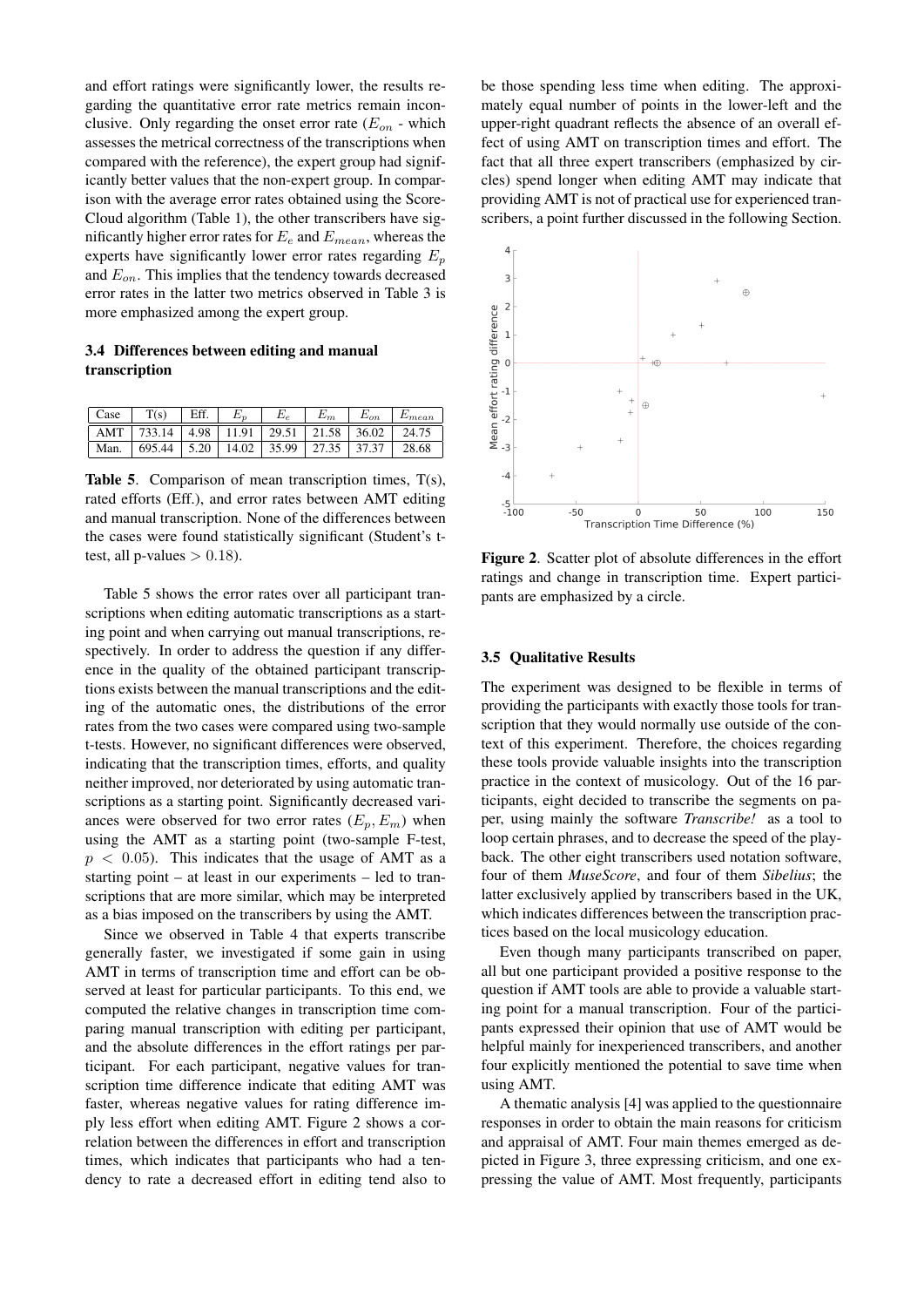criticized rhythmic aspects of the AMT, referring most of the time to note durations contained in the AMT. The participants' second most frequent criticism concerns the omission of notes sounding in the recordings, and the addition of notes not heard by the transcriber, with omissions and additions being similarly frequent in the comments. Finally, participants criticized the simultaneous notation of notes, resulting from the notation either of accompaniment notes played on the lute or of overtones of the main instrument. Despite the fact that our questions focused on criticism of the AMT, one positive theme emerged as well, as participants emphasized the value of the AMT to obtain an understanding of the overall shape of the melody.

Summing up the qualitative observations, the most important finding is that current AMT technologies in the context of musicology may have a generally positive value for inexperienced transcribers in terms of pitch information. This value is, however, diminished by the frequent problems related to rhythm, addition/omission of notes, and poor separation of main melody and accompaniment.



Figure 3. Most frequent themes in the discussions of qualities (+) and problems (-) of the AMT.

# 4. DISCUSSION

There are several aspects of the proposed study that need to be taken into account before making any claims on the usefulness of AMT in the context of (ethno)musicology. Firstly, the sample size in terms of participants is relatively small, which indicates the difficulty in locating subjects who are trained in transcription and are willing to work with automated methods. It is also difficult to rate the participants' transcription skills: future work could enlist the assistance of transcription instructors and to ask them to rate the participants' transcriptions. Another aspect to take into account is the bias introduced by the AMT system when asking participants to edit transcriptions.

The quantitative evaluation metrics proposed in [15], which were used as part of this study are not error-free: they rely on automatic score-to-score alignment that has been designed to align performance MIDI with reference scores. In particular, the symbolic alignment step could fail in the case of "abstract" transcriptions which could only focus on transcribing notes that are on strong beats, e.g. ignoring any passing notes. Therefore, additional work can be done towards improving the automatic symbolic alignment approach of [16] towards supporting the alignment automatic and manual transcriptions with reference scores.

Additionally, it should be stressed that the present study is focused on the usefulness of AMT in the context of (ethno)musicology, thus not taking into account potential uses of AMT in other application domains. The focus of this study was also on monophonic transcription (despite the presence of polyphony in certain segments); therefore, the usefulness of polyphonic AMT, and also of multipleinstrument AMT technologies, remains to be explored.

Finally, the question posed in the study on the value of AMT could be viewed as suggestive and could have biased participants towards providing a positive answer. There might also be a bias on participants who agreed to take part in the study, since their participation could indicate their general interest into the subject of automatic music transcription, and more generally on the use of technology in the transcription process.

#### 5. CONCLUSIONS

This paper presented a user study on AMT in the context of ethnomusicology. Participants were asked to manually transcribe four segments of folk dance tunes, and to transcribe four different segments of the same style using the output of an AMT system as a starting point. Quantitative analysis shows: a comparative quality between automatic and manual transcriptions; differences between expert and non-expert transcribers, in terms of the time required to carry out transcriptions and also on the metrical quality of the resulting transcriptions; a correlation between the differences in stated effort between manual and edited transcriptions and transcription times; and a correlation between AMT quality ratings and some of the employed quantitative metrics. Finally, qualitative results show support for AMT to obtain an understanding of the overall melodic shape, although combined with criticism of the AMT related to harmonic errors, missing/extra notes, and rhythmic problems. Importantly, however, using an AMT output as a starting point for a transcription did not result in any quantifiable differences regarding quality, transcription time, or effort.

Future work will investigate similarity/dissimilarity of participants' transcriptions, in particular between those by the expert participants and the reference transcriptions, and will liaise with transcription instructors towards grading the resulting transcriptions. We will investigate ways to improve the quantitative metrics of [15] towards a more robust symbolic alignment of automatic and manual transcriptions with reference scores, and conduct evaluations using the newly-proposed metrics of [13]. Exploring whether the conclusions of this paper hold more broadly across other AMT systems and musical repertoires will have important impact on AMT research and on the applicability of AMT in ethnomusicology. We believe that this paper provides a viable and effective framework for user-based evaluation of AMT methods.

# 6. ACKNOWLEDGMENTS

EB is supported by UK RAEng Research Fellowship RF/128 and a Turing Fellowship. AH is supported by NordForsk's Nordic University Hub "Nordic Sound and Music Computing Network - NordicSMC" (proj.